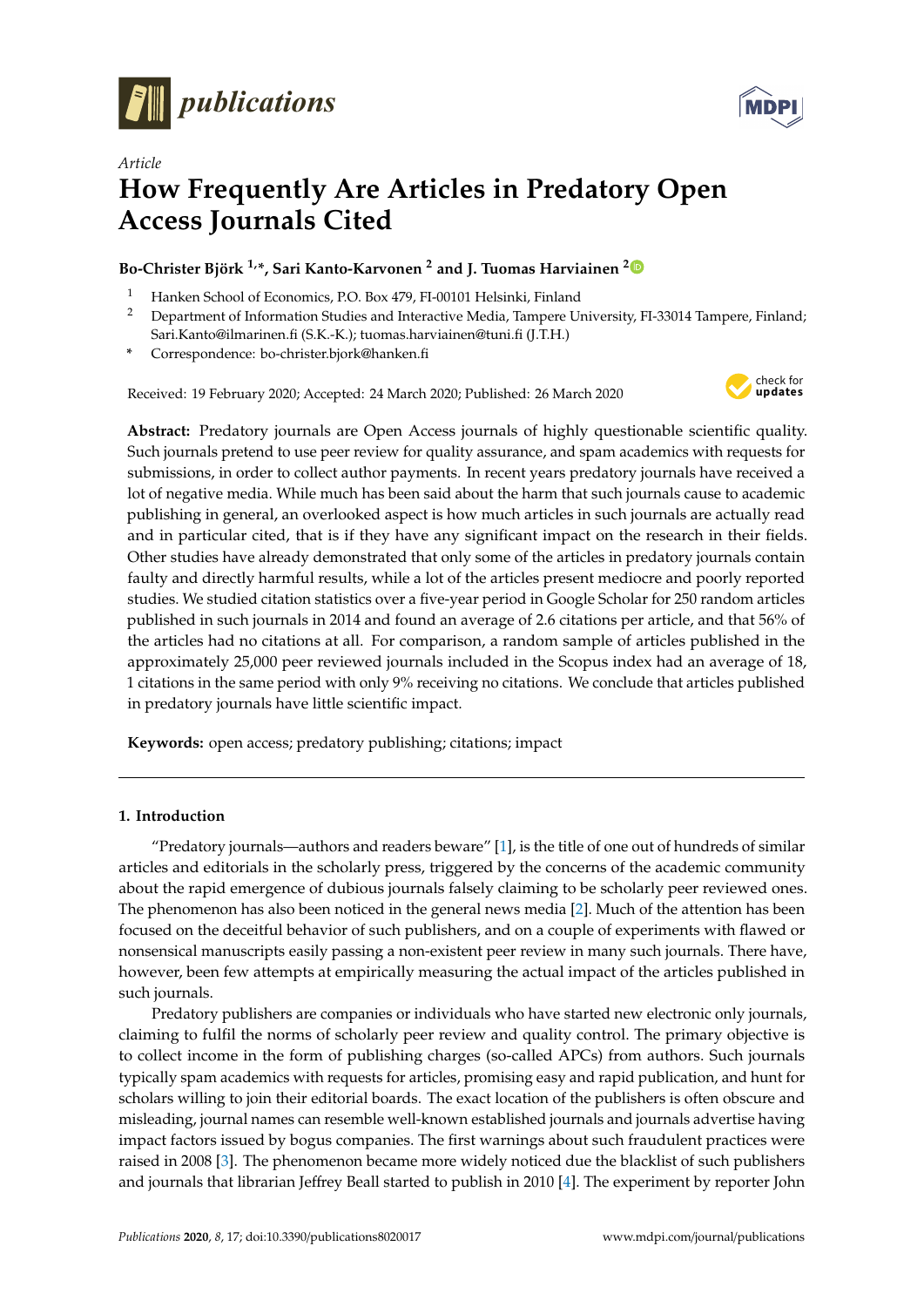Bohannon with a seriously flawed and faked manuscript, which was accepted for publishing by a large number of such journals, further raised awareness of the problem [\[5\]](#page-9-4).

Predatory publishing of journals that pretend to have a peer review system is as a phenomenon in fact part of a broader spectrum of similar web-enabled fraudulent business activities. These include the fake impact factors used by predatory publishers trying to look more credible [\[6\]](#page-9-5), predatory conferences [\[7\]](#page-9-6) and fake academic degrees [\[8\]](#page-9-7).

From a technical and business model viewpoint, predatory journals are also a segment of Open Access (OA) publishing. OA is a disruptive innovation, which is transforming the publishing of academic peer reviewed journals [\[9\]](#page-9-8). In OA the content is freely available for anyone with web access, and the revenue to the publisher is collected in other ways than via subscription income. The dominating way among commercial OA publishers is via article processing (or publishing) charges, usually abbreviated as APCs. For many non-commercial journals subsidies from scholarly societies, universities, or government grants finance the publishing, instead of the authors. During the past two decades OA has slowly but steadily increased its market share of scholarly articles to almost 20% [\[10](#page-9-9)[,11\]](#page-9-10). Articles in predatory OA journals are not included in these figures which is based on respectable journals indexed in the Scopus journal index. A side-effect of the publicity predatory journals have generated is, unfortunately, the tainting of all OA journals that charge authors with a negative image.

There have been hundreds of articles about predatory OA but many of these are opinion pieces discussing and lamenting the fraudulent practices of predatory publishers and warning authors from submitting to them. The more systematic or analytical studies can be grouped into a number of thematic categories. The following Table [1](#page-1-0) names examples of studies falling into these categories, without attempting to be a systematic review of the extant literature.

<span id="page-1-0"></span>

| <b>Topical Area</b>                                             | <b>Studies</b>                                                                                      |  |
|-----------------------------------------------------------------|-----------------------------------------------------------------------------------------------------|--|
| Characteristic features of predatory OA publishers and journals | Beall, 2012, Cobey et al., 2018, Bolshete, 2017, Strinzel<br>et al., 2019, Grudniewicz et al., 2019 |  |
| Role of Blacklists and whitelists                               | Berger and Ciraselle, 2015, da Silva and Tsiagris, 2018,<br>Olivarez et al., 2018                   |  |
| Number of journals and publishers                               | Shen and Björk, 2015                                                                                |  |
| Geographical distribution of predatory publishers and authors   | Xia et al., 2015, Shen and Björk, 2015, Bagues et al.,<br>2019, Moher et al., 2017                  |  |
| Case studies of predatory publishers and practices              | Djuric, 2015, Lukić, 2014, Spears, 2015                                                             |  |
| Indexing of Predatory journals in WoS, Scopus or DOAJ           | Machácek and Srholec, 2016, Demir, 2018, Baker, 2016                                                |  |
| Motivation of authors for publishing in predatory journals      | Frandsen, 2019, Omobowale et al., 2014, Shehata and<br>Elgllab, 2018                                |  |
| Probes with flawed and nonsensical manuscripts                  | Bohannon, 2013, Davis, 2009                                                                         |  |
| Studies of article quality                                      | Oermann et al., 2018, McCutcheon et al., 2016                                                       |  |
| Citation studies                                                | Nwagwu and Ojemeni, 2015, Frandsen 2017,<br>Andersson, 2019                                         |  |

**Table 1.** Topical areas for studies of predatory Open Access (OA) journals.

The defining characteristics of what constitutes a predatory journal or publisher have over the years been debated. Beall originally used a list of 25 predatory practices and a number of less fraudulent practices as the basis for his blacklist [\[12\]](#page-9-11). Bolshete discusses characteristics of predatory OA journals based on a detailed analysis of thirteen journals [\[13\]](#page-9-12). Cobey et al. conducted a systematic review of 38 articles discussing such criteria and found a total of 109 unique characteristics, which they thematically grouped into six categories [\[14\]](#page-9-13). Stinzel et al. compared a total of 198 criteria found in blacklists and whitelists and grouped them thematically [\[15\]](#page-9-14). At a recent two-day conference devoted to this topic 43 scientists agreed to the following definition [\[16\]](#page-10-0):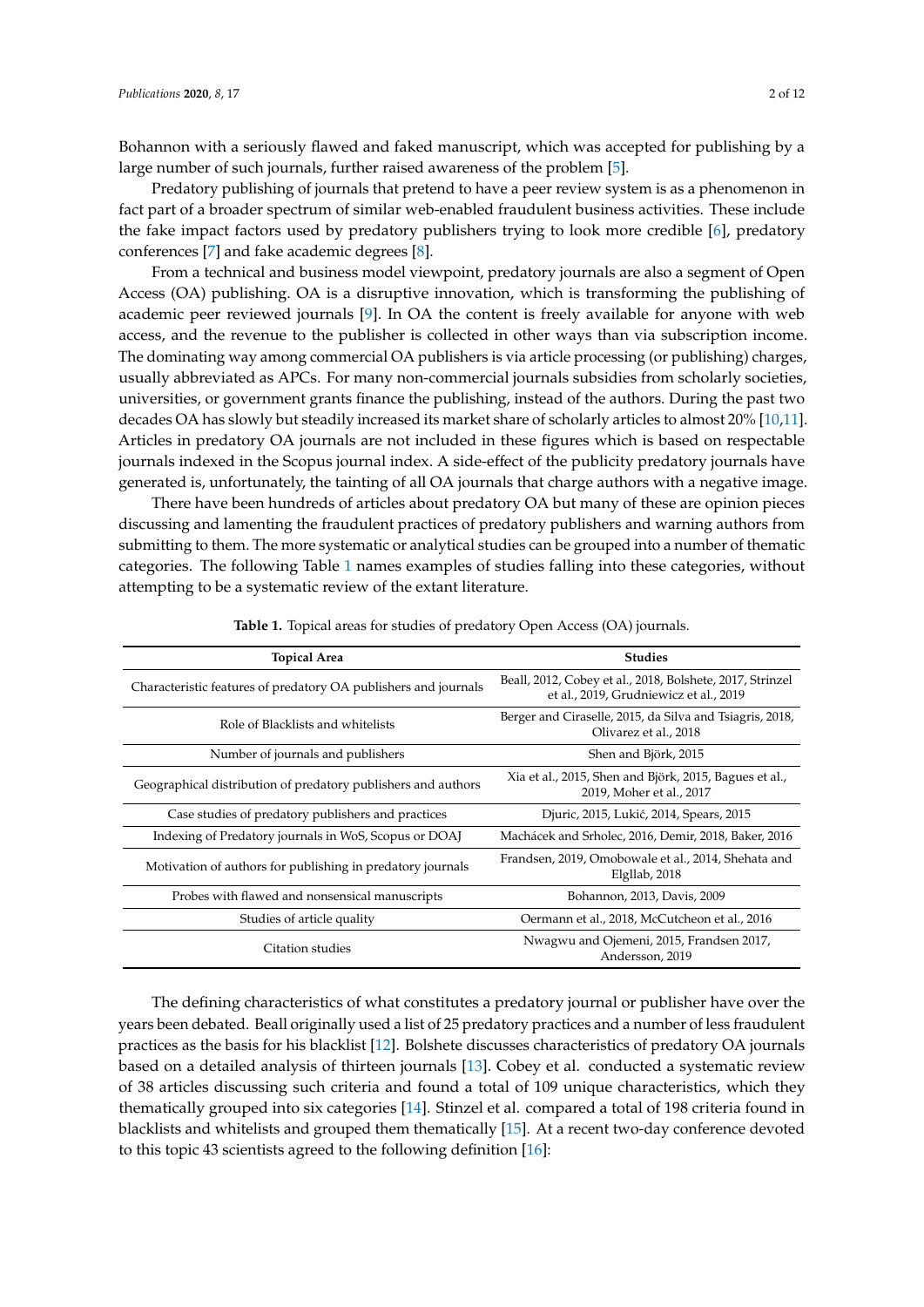"Predatory journals and publishers are entities that prioritize self-interest at the expense of scholarship and are characterized by false or misleading information, deviation from best editorial and publication practices, a lack of transparency, and/or the use of aggressive and indiscriminate solicitation practices".

Beall's blacklist gained a lot of attention worldwide when it was launched. Several authors criticized the criteria and Beall's lack of transparency in using them [\[17](#page-10-1)[–19\]](#page-10-2) and some publishers included in the blacklist even resorted to lawsuits against him. Eventually in 2017, Beall discontinued the list, but archived versions can still be found on the web. Based partly on his work, the information service Cabell's launched a second blacklist in 2017. Cabell uses a list of 65 criteria for inclusion in its index, and also provides an appeal procedure for publishers who want to contest inclusion. Compared to Beall's list a positive aspect of Cabell's is the listing of all individual journals, not just their publishers and a few hundred individual journals in a separate list. The biggest drawback is that the list is not openly available, but requires a subscription [\[20\]](#page-10-3).

A different kind of solution, less prone to critique, is the use of inclusive whitelists of open access journals which fulfill peer review quality criteria. Such lists could then be used to inform quality assessments much in the same way as Journal Citation Reports. The Scholarly Open Access Publishers Association (OASPA) for instance only accepts as members publishers who meet a number of quality and transparency criteria defined by the association. The Directory of Open Access journals (DOAJ), in a systematic attempt to prune out predatory OA in 2015–2016, tightened its inclusion criteria and required that all earlier indexed journals to apply anew for inclusion [\[21\]](#page-10-4).

Several authors have reported on the practices of individual predatory publishers and journals [\[22](#page-10-5)[,23\]](#page-10-6). A particularly intriguing case was the Canadian Journal Experimental & Clinical Cardiology, which was purchased by an unknown company in order to capitalize on the journal already being included in the Web of Science and having an impact factor [\[24\]](#page-10-7). The journal was converted to open access and started charging an APC of 1200 US Dollars, and skipped peer review altogether. From 2013 to 2014 the number of published articles in the journal increased from 63 to over 1000 articles [\[25\]](#page-10-8).

An important issue has from the start been to get a perspective of the size of the problem, both concerning the number of predatory publishers, journals and articles published in them. Using Beall's list as basis for data collection has been problematic since he maintained two lists, one of single journal publishers and one of publishers with several journals. The latter list however had no information about the number of journals of these publishers or their titles. In some cases publishers had created portfolios of hundreds of journals. Hence, the total number of predatory journals was for a long time unknown. Shen and Björk [\[25\]](#page-10-8) tackled this by first studying all entries in the multiple journal publisher list to determine the number of journals for each. The total number of journals found was 11,873. Based on sampling they estimated that in 2014 the publishers in Beall's list published an estimated 420,000 articles. Cabell's blacklist of predatory journals listed 10,332 journal in November 2018 [\[26\]](#page-10-9).

The geographical distribution of authors who have published in predatory journals has for instance been studied by Xia et al. [\[27\]](#page-10-10). They found that they are mostly young and inexperienced academics from developing countries. Dominating countries of origin were India, Nigeria, and Pakistan. Shen and Björk found that two-thirds of authors originate from Asia and Africa [\[25\]](#page-10-8). There are however recent reports that also scholars from leading developed countries to some extent publish in predatory journals. Bagues et al., found that 5% of Italian academics seeking promotion had published at least one article in a journal included in Beall's list [\[28\]](#page-10-11). Moher et al., in a study of 1907 biomedical articles in predatory journals, found that more than half of the articles stemmed from authors from high and upper middle income countries according to the classification of the World Bank [\[29\]](#page-10-12).

Because of the difficulty in identifying predatory journals among OA journals that charge APCs some predatory journals have been listed in indices such as Scopus and even Web of Science, and more so in DOAJ prior to 2016. Machácek and Srholec found that of the journals included in Beall's list, 3218 were indexed in Ulrichsweb and 405 in Scopus [\[30\]](#page-10-13). Demir found that of the 2708 journals in Beall's list that he studied, only three were in also the Web of Science and 53 in Scopus [\[31\]](#page-10-14). Reasons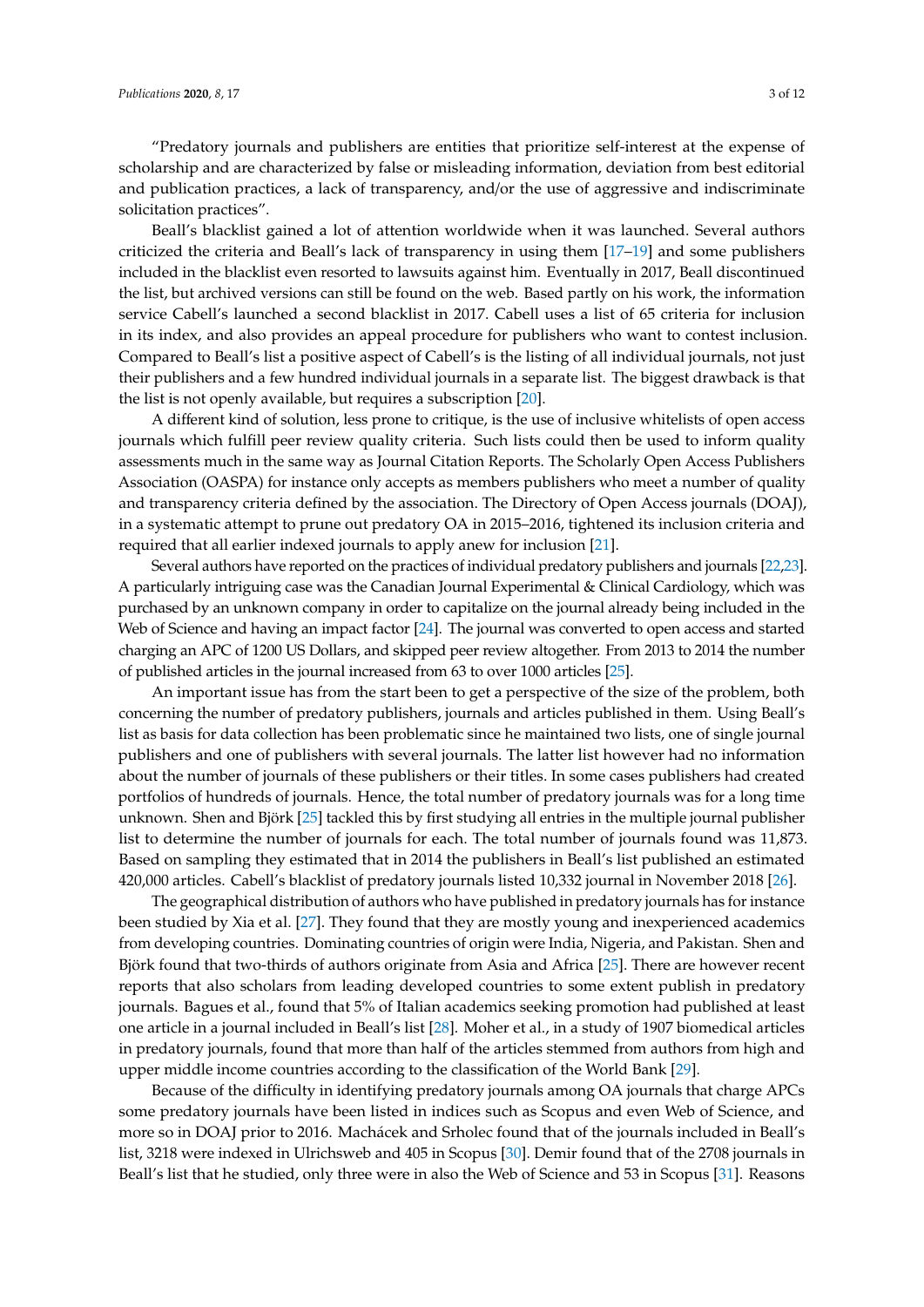for this could be that either a journal that clearly is predatory has by mistake been included in the more rigorous indices, or that a journal has mistakenly been included in Beall's list, when it should not.

Frandsen reviews some earlier studies of the motivation of authors for publishing in predatory journals [\[32\]](#page-10-15). She points out that there are two different categories of academics who have published in such journals. Those who are uninformed about the nature of the journals, and those who are aware of the situation but choose to publish in them as a low-barrier way to get published for expected career gains. She also notes that it is very difficult to empirically study their motivations for instance using surveys, since those belonging to the latter group would be unlikely to admit to their motives. Omobowale et al., in interviews with 30 academics from Nigeria, found that a major reason for publishing in such journals was to satisfy the "international publishing rule" at all costs [\[33\]](#page-10-16). Shehata and Elgllab surveyed and interviewed Egyptian and Saudi Arabian scholars who had published in 18 predatory journals [\[34\]](#page-10-17). They found that easiness and speed were major factors influencing the submission.

There have been two probes with flawed manuscripts that have gained a lot of publicity also in the popular press. Davis reported that he and a colleague had submitted a grammatically correct but nonsensical manuscript generated by a software program to a predatory journal, which was rapidly accepted for publishing, under condition of payment of a publication charge of 800 USD [\[35\]](#page-10-18). A manuscript containing major methodological errors and other weaknesses sent out by journalist John Bohannon was accepted by 157 target journals and rejected only by 98 [\[5\]](#page-9-4). While such experiments demonstrate that the peer review practices are often so deficient or totally lacking that just about any sort of paper could be accepted for publishing in many of these journals, they tell little about the scientific quality of the average papers in these journals.

There have been only a couple of studies which have tried to investigate the scientific quality of the articles published in predatory journals via a post-publication peer review of the full-text articles. Oermann et al. studied a random sample of 358 articles published in predatory journals in Nursing [\[36\]](#page-10-19). They found that 50% of the articles presented content that was useful for nurses and that 32% had flaws such as lack of human subjects review or incorrect research design. In the overall assessment of the research group 171 articles were rated as poor, 169 as average and 13 as excellent. A particularly interesting finding is however, that the authors found that only 5% of the articles in the sample were judged to be potentially harmful to patients or others, although many of the articles represent poor scholarship. McCutcheon et al. post peer reviewed 25 psychology articles in predatory journals comparing them to 25 articles in regular journals and found significant differences according to five criteria [\[37\]](#page-10-20).

We found four previous studies looking at citations to articles in predatory journals. Nwagwu and Ojemeni (2015) did a bibliometric study of 36 biomedical journals published by two Nigerian predatory publishers [\[38\]](#page-11-0). For 5601 articles published in 2007–2012, they found a total of 2772 citations in Google Scholar in 2014. Bagues et al. studied the citations in Google Scholar of articles in predatory journals that Italian academics had included in their publication lists and found a median number of three citations [\[28\]](#page-10-11). Andersson reports in a blogpost on citations in WoS, Science Direct or *PL*o*S ONE* to articles published in seven predatory journals [\[39\]](#page-11-1). He notes in particular the high incidence of WoS citations to two of the journals (25 and 37% of their articles had at least one citation). The identity of the journals is however not revealed. Frandsen studied the characteristics of authors of articles indexed in Scopus that referenced articles in 124 predatory journals [\[40\]](#page-11-2). She found that the citing authors resembled the predatory journal authors in terms of geographical distribution and experience level and were primarily inexperienced authors from Africa, Southeast Asia, or South Asia.

The probable cause of the lack of studies of citations is that since predatory OA journals are usually excluded from the major citation indices (i.e., WoS and Scopus) there is no easy data to use on the journal level. Nevertheless, a systematic citation study would answer the important question of whether articles in predatory journals have any measurable impact on the work of other scientists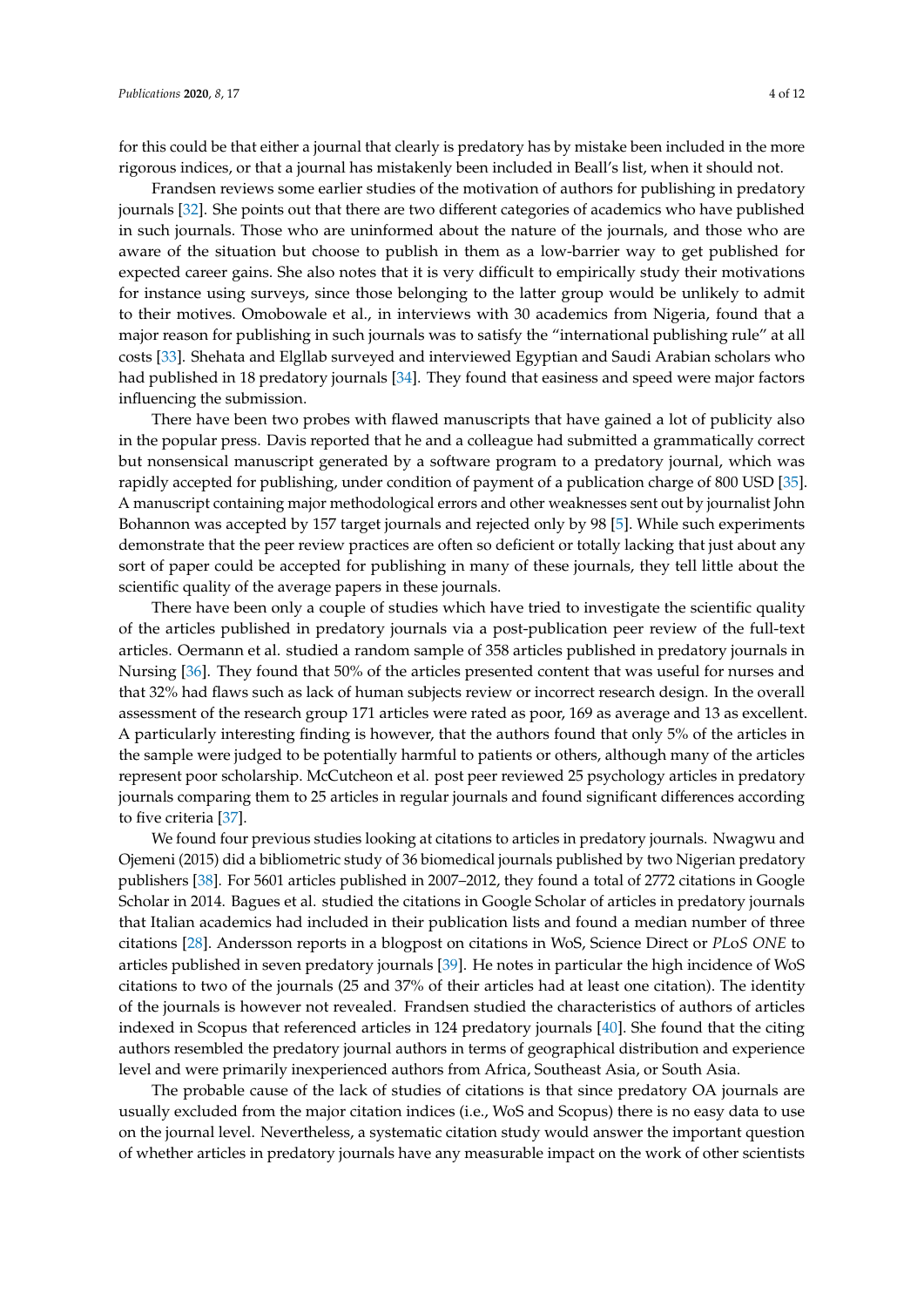(which could be harmful only in the case of articles presenting false results, not in the fact of mediocre but methodologically sound research).

The research question of this study was hence to study how frequently articles published in predatory OA journals are cited, as a proxy for the influence of these articles on the research of others.

#### **2. Materials and Methods**

In order to study the research question in a meaningful way a random sample of articles published in predatory journals is needed. We chose to study articles published in 2014, since enough time had elapsed in 2019 for them to potentially accumulate citations. With the very low numbers of citations that we expected two years would for instance have been a too short window. In five years a useful article should accumulate also second generation citations, where the citing scientist had identified the article via a citation in another publication, rather than finding the article via some direct search using key words.

In bibliometric citation studies the standard practice has been to use Web of Science data and in recent years also data from Scopus. This is because both of these indices in addition to articles also keep track of citations, which makes studies with large data sets possible. For the purpose of this study, the use of citation data from either of these indices was however not feasible, since only a small fraction of "predatory" journals are included in either index (see for instance [\[30\]](#page-10-13)). Instead the only realistic way was to use Google Scholar (GS). In GS, once a scientific publication has been found, the number of citations to it in other GS indexed publications is also shown. There are some weaknesses in using GS [\[41\]](#page-11-3), but it is nevertheless the best tool available for this study, especially since our analysis is not very fine-grained, and the expected differences in citation counts are big. Several of the other options (e.g., PubMed), in turn, do not cover the full spectrum of journals, even as they deal with the fields most commonly promoted in predatory OA.

As a basis for choosing articles we used Cabell's blacklist of journals "as potentially not following scientific publication standards or expectations on quality, peer reviewing, or proper metrics". This is a commercially maintained list which has succeeded the earlier Beall's list. Cabell's list has a major advantage compared to Beall's earlier list in that it actually directly names over 10,000 journals. Cabell's service is subscription based, but the publisher kindly agreed to grant us free access for our research purposes. In fact, after we found selecting random articles from the normal web-based search interface cumbersome, they also provided an Excel list of all the journals, which much facilitated the selection process. Our aim was to collect a usable set of 250 journals which had published articles in 2014. The number 250 was originally set when we started identifying journals from the web search interface, which shows 40 journals at time, and we chose not to change the sample size later when we used randomized journals from the excel data. For each of the identified journals the journal's web site was searched for an article published in 2014. Next, the sample articles were checked using Google Scholar. The number of citations, the lack of citations, or not being found at all on Scholar were noted down.

A minor drawback of this method is that the sample is not directly random over all articles published in Cabell listed journals published in 2014. This is because the number of articles published varies from journal to journal. There should ideally be a higher probability of an article from a bigger volume journal of being included in the sample. Achieving this would, however, have been extremely tedious, since that would have meant first hand-counting the number of articles published in 2014 by over 10,000 journals from their websites, in order to take account of this fact in producing the sample.

We also wanted to study the number of Google Scholar citations to articles in a control set of non-predatory journals from the same period. Our primary control group consists of the set of articles published annually in Scopus indexed peer reviewed journals. Scopus imposes quality checks on journals included in the index but is not as restrictive as Web of Science in admitting new journals. Currently there are around 25,000 journals listed in Scopus publishing approximately 2.5 million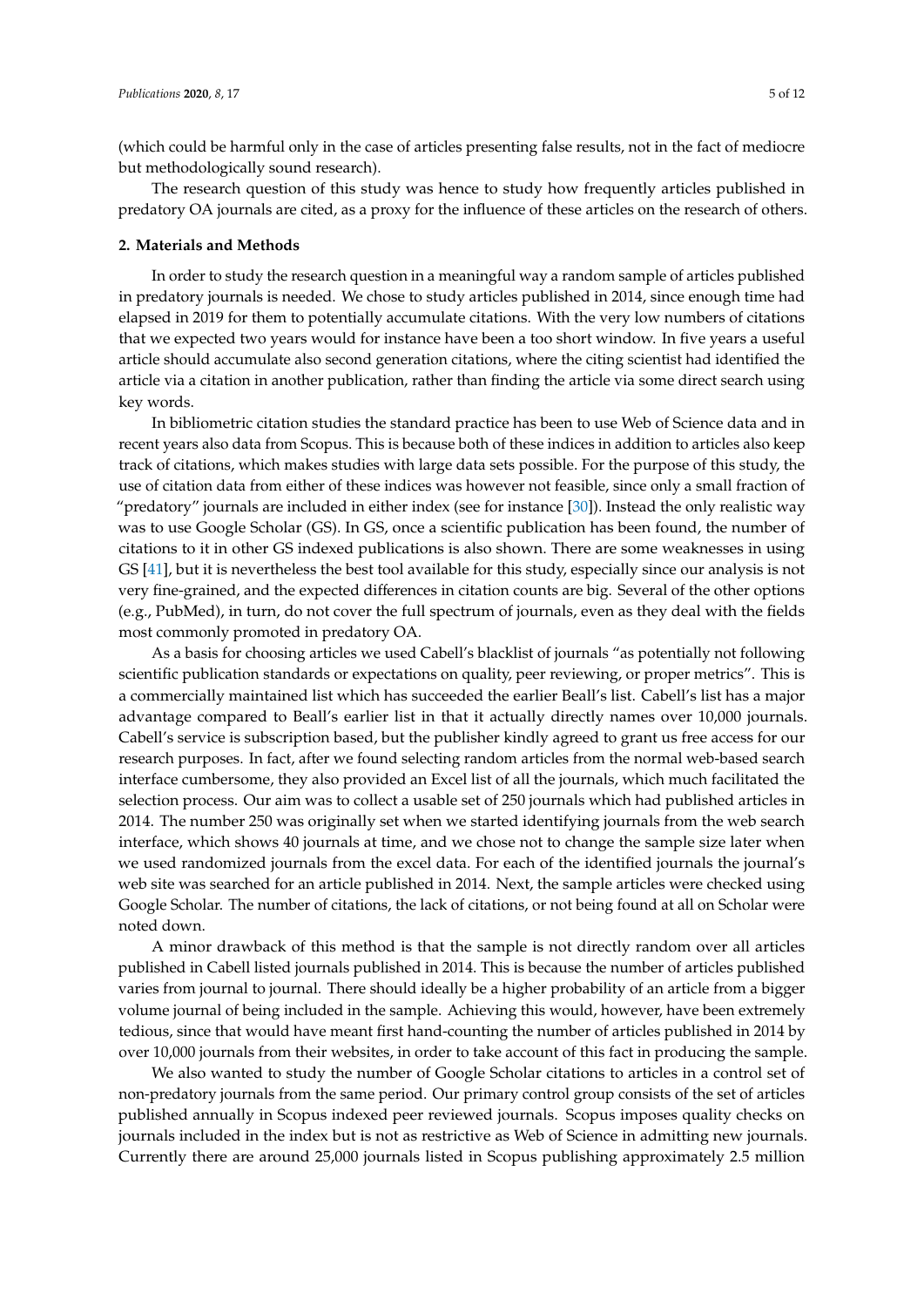articles annually. We were provided with a randomly picked set of 1000 articles published in 2014 by Elsevier's ICSR Lab which facilitated our data collection.

From this set we took the first 250 articles and performed manually the same Google Scholar searches as for the predatory journal articles. Additionally the data provided by the ICSR lab also included the number of citations until now in Scopus journals for each article, which is also included in the results reporting. We expected these citation numbers to be lower than the Google Scholar ones.

Another useful comparison is to citations for such OA journals, which follow standard peer review practices. OA journals are a good comparison group for our study, since any positive effects on citations from the articles being openly available on the web is the same as for the predatory articles. Several studies have claimed such a positive OA citation effect [\[42\]](#page-11-4). Most of such journals are indexed in the Directory of Open Access Journals (DOAJ), although there are also many such journals not included, in particular from different regions of the world. For practical reasons we chose to focus on the subset of DOAJ journals which also are indexed in Scopus. By comparison of title names with the current DOAJ list of journals we were able to extract 107 articles published in full OA journals from our set of 1000 Scopus articles. This set includes 14 articles from the megajournal PLoS ONE, which in 2014 published around 30,000 articles. This is pretty much in line with the overall share of PLoS ONE articles of all OA journal articles. For this set we also got the Scopus citations with the data.

Full OA journals are either older subscription journals, which when they started to make available an electronic version made that OA. Or they are journals that have been founded as OA journals from the start. We feel that "Born OA" journals offer a particularly useful comparison, since they are usually younger and have had to build up their scholarly reputation from scratch. Such journals include for instance many journals from specialized OA publishers like PLoS, BMC, Hindawi, and MDPI.

For this purpose a second OA control group could be established by using data from a separate on-going study in the research group at the Hanken School of Economics. In that study, OA-journals have been identified which are indexed in either the DOAJ or the ROAD indices of OA journals, and at the same time also in Scopus. DOAJ (Directory of Open Access Journals) is the standard index for OA journals and ROAD, the Directory of Open Access Resources, has since 2014 been published by the ISSN organization. Furthermore, these journals have in an on-going research project been manually inspected and classified into either older subscription journals which have made the electronic version Open Access (converted journals), or journals which from the start have been launched as electronic OA journals (Born OA journals). We obtained the data for 250 born OA journals and then chose one article from each of these published in 2014.

It is important to note that two of the samples are direct random samples from the population of all articles studied, while for two of the samples a random sample of journals has first been produced and after that, one article has been extracted for each journal. This means that journals with big publishing volumes are proportionally represented in the samples based on direct data from Scopus, while they only have a small chance of being included in the predatory or born-OA set.

#### **3. Results**

An important secondary finding of this research was that in order to locate a sample of 250 predatory journals from Cabell's list, which had published articles in 2014 that are still available on the web, required investigating 595 journals. It turned out that the quality of the sites of the publishers varied a lot, from simple info-pages to highly functioning search functions and archives with visually thought-out appearances. The sample chosen from Cabell's list contained many journals, whose web addresses in the index did not work. Also in some cases the data security software on the researcher's computer prevented access. Some of the journals could be found, but had no articles published in 2014. The reasons for excluding journals is shown in Figure [1.](#page-6-0)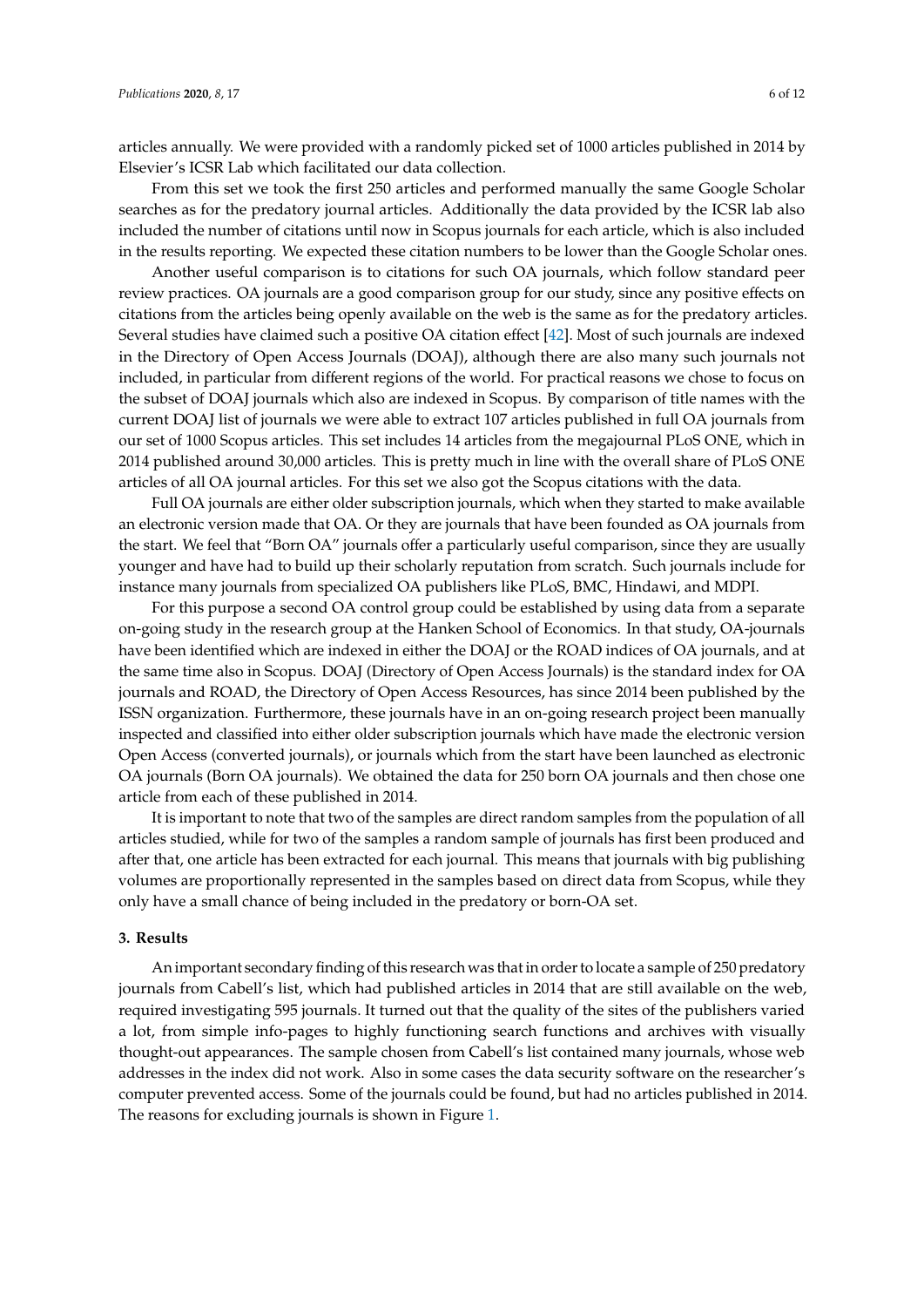<span id="page-6-0"></span>

Figure 1. Reasons for excluding journals in the initial random set.

The distribution of citations to the predatory articles was highly skewed, we noticed that almost half of the citations where to only ten articles with between 13–43 citations. The distribution of the<br>citations is shown in Figure 2. The mean was 2.6 and the median 0. citations is shown in Figure 2. The mean was 2.6 and the median 0. citations is shown in Figure 2. The mean was 2.6 and the median 0.

<span id="page-6-1"></span>

Figure 2. Citations since 2014 to the articles in predatory journals.

Since several critics have noted that Beall's list (and by extrapolation potentially also Cabell's list) may contain journals that have falsely classified as predatory, we further doublechecked the journals of the ten mostly highly cited articles (13-43 citations). In our judgement at least four among them should not have been included in the results. For instance an article with 41 citations was published in a WoS indexed journal with an impact factor of 5.5. The journal's articles are also included in the leading medical PMC repository. Excluding the four articles we had identified dropped the number of citations by 124, and the resulting mean number of citations per article for the remaining predatory  $\text{articles was 2.1.}}$ 

We also studied in detail where ten articles which had received citations in the range of 10–32 were cited. The 212 citations had been in 40 journals, of which 7 were on Cabells' list. Finally, we analyzed analyzed the reference lists of the citing articles, which contained a total of 809 references. Of those,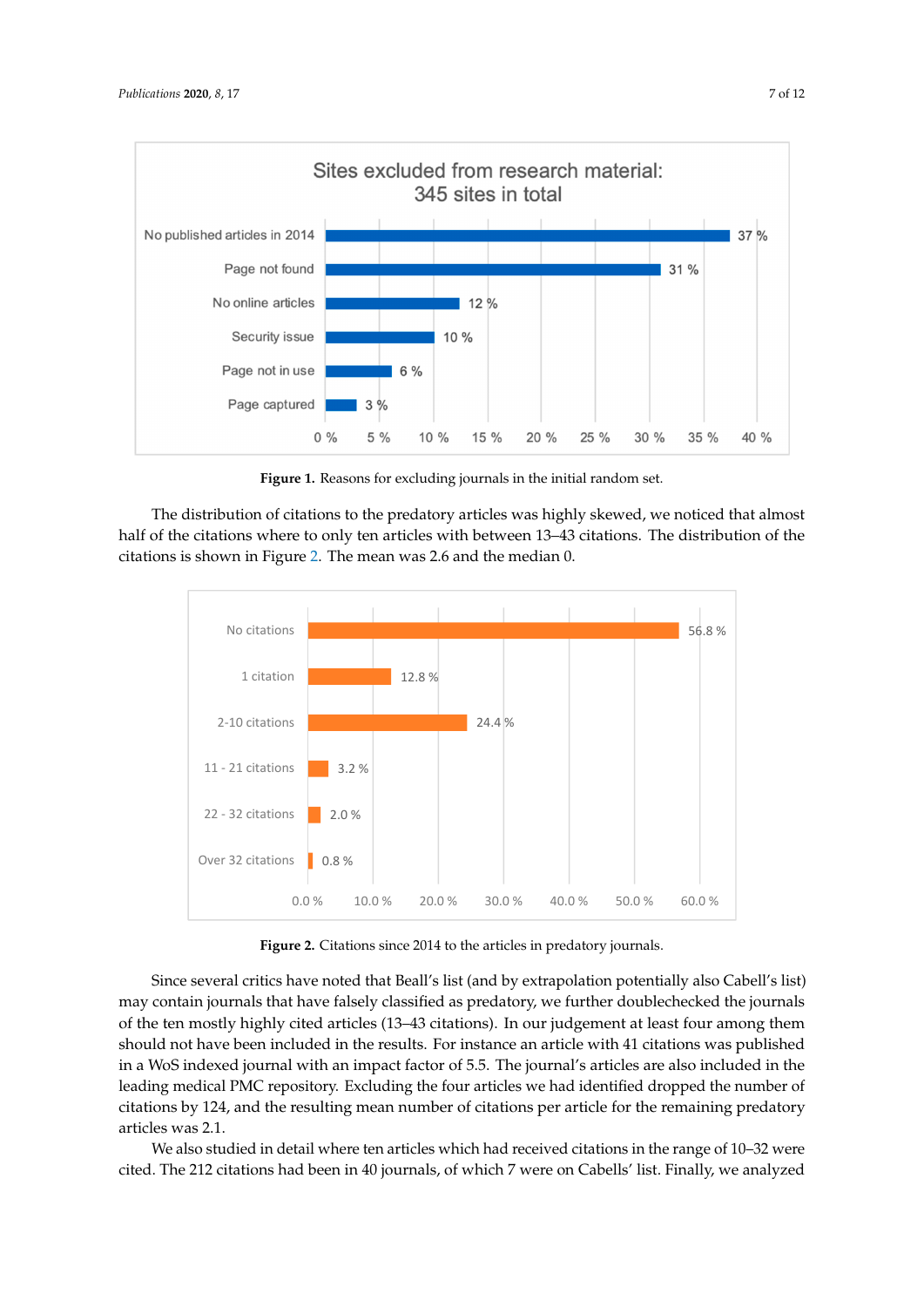the reference lists of the citing articles, which contained a total of 809 references. Of those, 82.5% were not on Cabells' list.

The main results for all for all sets of articles studied are shown in Table [2](#page-7-0) below.

<span id="page-7-0"></span>**Table 2.** Descriptive statistics for the citations to articles published in 2014 in predatory OA journals as well as to three control groups. The 95% confidence intervals are indicated in parentheses after the averages.

|                                                              | <b>Google Scholar Citations</b>  |                                    | <b>Scopus Citations</b>            |
|--------------------------------------------------------------|----------------------------------|------------------------------------|------------------------------------|
|                                                              | <b>Share with Zero Citations</b> | <b>Average Number of Citations</b> | <b>Average Number of Citations</b> |
| All Scopus indexed articles                                  | 9%                               | $18.1 (\pm 2.7)$                   | $12.6 (\pm 2.1)$                   |
| Scopus indexed articles published in<br>Open Access journals | 7%                               | $16.5 (\pm 3.2)$                   | $10.6 (\pm 2.55)$                  |
| Articles in Born OA journals<br>indexed<br>in Scopus         | 18%                              | $12.4 \ (\pm 3.2)$                 |                                    |
| Articles in Predatory journals                               | 57%                              | $2.6 \ (\pm 0.7)$                  |                                    |

The difference in articles in Scopus (which indexes the vast majority of the scholarly peer reviewed articles published in English) is very clear. Scopus articles receive on average around seven times as many citations in Google Scholar as predatory journal articles. Also, the number of articles with zero citations in GS is only 9% for Scopus articles compared to 60% for predatory articles. The two control groups of "quality assured" OA journals included in Scopus also have much higher citation statistics. The difference between these two groups can largely be explained by the sampling methodologies used to construct the comparison sets. It is also noteworthy that articles in OA journals in general are almost as frequently cited as scholarly journals in general.

An interesting side result of this study is also that it shows that the number of citations in Google Scholar for this time window is around one and half time the number of citations in Scopus, for articles which are indexed in both.

Kousha and Thelwall have published an interesting article where they discuss the impact of scientific books and articles in non-scholarly works such as Wikipedia, teaching materials and clinical medical guidelines [\[43\]](#page-11-5). The use of material from faulty articles on contagious subjects published in predatory journals could potentially be very harmful in such places. They found for instance that there were Wikipedia citations to only 5% of over 300,000 Scopus indexed articles published between 2005 and 2012. Teplitskiy et al. studied in particular whether open access to the articles increased the probability of an article in high quality journals in Scopus being referenced in Wikipedia and found that the odds increased by 47% compared to articles in paywall journals [\[44\]](#page-11-6). We performed a small scale test with the 17 most highly GS-referenced articles in our predatory article sample and found no Wikipedia references.

#### **4. Discussion**

The effects of predatory publishing can be analyzed in different ways.While a couple of experiments with flagrantly flawed or nonsense manuscripts have demonstrated that they can pass the non-existent peer review in many predatory journals, they prove little about the average quality of articles published in such journals. For instance the study by Oermann et al. that did a post-publication review of articles showed that in only a few cases articles in the sample were judged to be potentially harmful to patients or others, although many of the articles represent poor scholarship [\[36\]](#page-10-19). In the past, many such articles would probably have been published in local print based scholarly journals, or as grey literature such as departmental working papers etc. Also in some cases the articles could eventually have passed the more rigorous peer review of conventional scholarly journals, but the author opted for the fast-track and easier option of a predatory journal.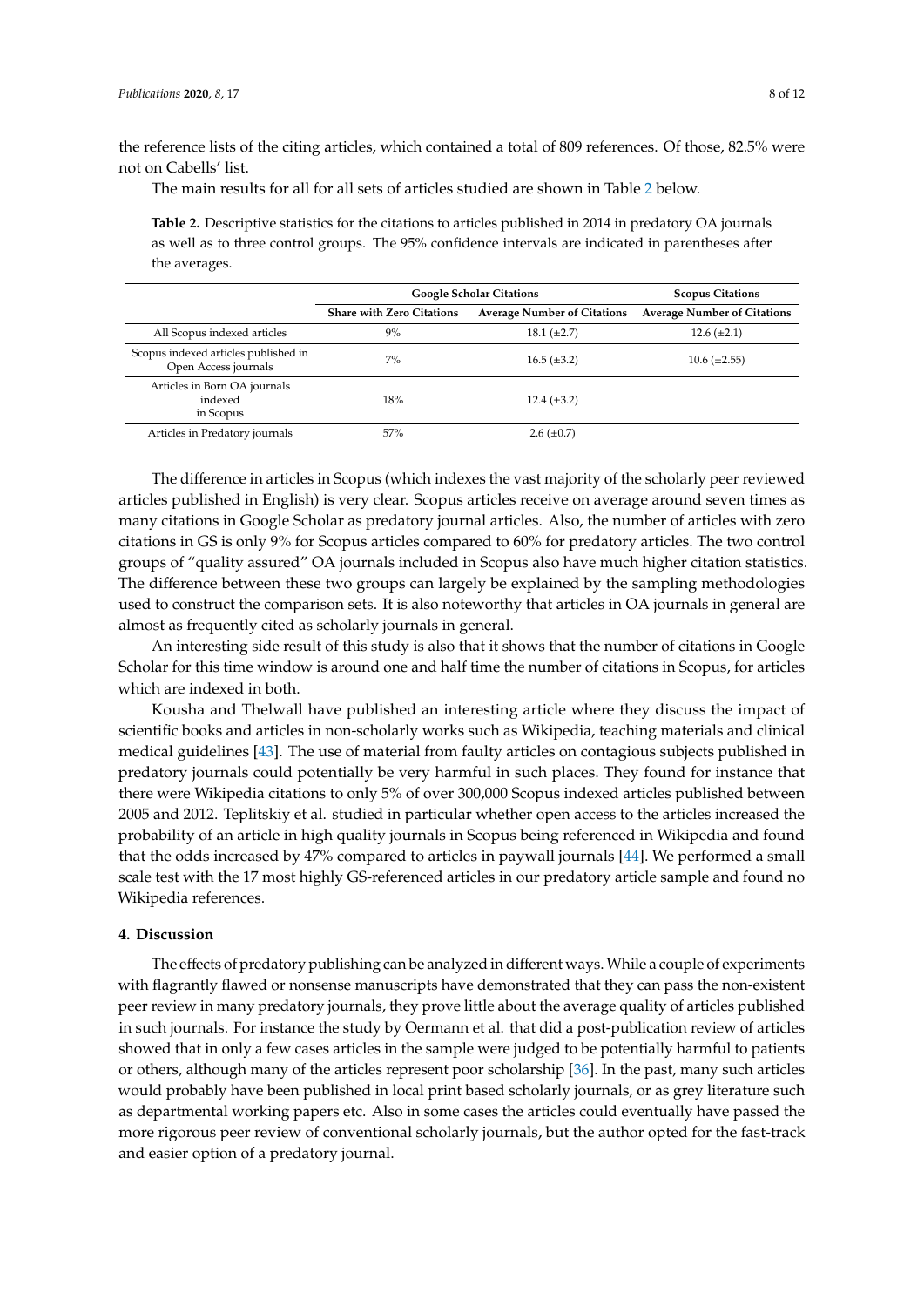Another important issue is the effects of predatory publishing on different stakeholders as for instance discussed by Eve and Priego [\[45\]](#page-11-7) or Frandsen [\[32\]](#page-10-15). First there is the effect of the articles on the science of other researchers. Our measurement of citations seeks in particular to address this. What our results demonstrate clearly is that the average predatory journal article has very little effect on the research of others.

Second, there is the possibility of faulty results or claims being picked up by the general public and spread via social media. Third, there is the effect on the integrity on the academic evaluation system, such as filling of academic positions, or the allocation of grants. Lastly, there is the negative side effects of the bad publicity of predatory journals on the development of credible open access journals, affecting their ability to attract good submissions.

#### **5. Conclusions**

Overall we found few citations to predatory journal articles, even though we used a five-year window and Google Scholar, which typically finds more citations than Scopus and in particular Web of Science. More than half of the articles in our sample of predatory journals had no citations at all. The few articles we found with more than 10 citations turned in some cases out to be in journals with credible peer review, which seem to have been mistakenly, classified as predatory journals.

Our study suggests a number of possible directions for further research. One obvious one is to use more control groups. Articles in Scopus-indexed journals could be split into groups, depending on the country affiliations of the corresponding authors, in order to check how frequently authors from the same developing nations that dominate as authors in predatory journals, are cited in properly peer-reviewed journals. In addition to comparing to highly quality journals indexed in Scopus/WoS, where journals from major publishers based in the Anglo-American countries dominate, such comparisons could also include more journals from the same parts of the world where the authors in predatory journals predominantly come from, for instance using DOAJ journals not indexed in Scopus. A further direction would be to study if there are disciplinary patterns in the relative citation rates (compared to Scopus journals), for instance using a crude split into 4–5 areas like biomedicine, engineering, social sciences etc. An interesting question is also how frequently articles in predatory journals are cited in social media such as Twitter and Facebook. Zheng et al. have discussed the frequency of such citations for scholarly journal articles in general [\[46\]](#page-11-8).

Another route is to continue the studies reviewing the actual quality of the articles published in such journals using expert evaluations. We would in fact suggest that it would be very useful for analysis purposes to group the articles published in so-called predatory OA journals into two main categories. Part of the articles present results which are scientifically valid, but which would probably not have passed the review of more selective international journals. The reasons are that the writers' English or skills of writing up articles are not sufficient, that the results are more or less replication of earlier research, the review of earlier research is not thorough enough, or the topics may be of only local interest etc. The authors may also have opted for a predatory journal because of earlier rejections or because of the need for rapid publication or publication in a journal with an international label. If such research is read and possibly even cited by other researchers there is little harm done, and in some cases it can even be useful.

More problematic are studies that have clear methodological flaws and draw the wrong conclusions. The manuscripts submitted in the probes that have received a lot of publicity are extreme cases. But also in such cases there is little harm done if nobody reads and in particular makes use of such results. As Donovan [\[47\]](#page-11-9) has pointed out in a comment to the report by Moher et al., [\[29\]](#page-10-12): "Predatory journals: Research that isn't read doesn't exist". The biggest risks with articles in predatory journals would be articles on highly contagious topics (i.e., climate change, harmful side-effects of vaccination), which might be picked up by advocacy groups and spread via social media to promote the interests of such groups.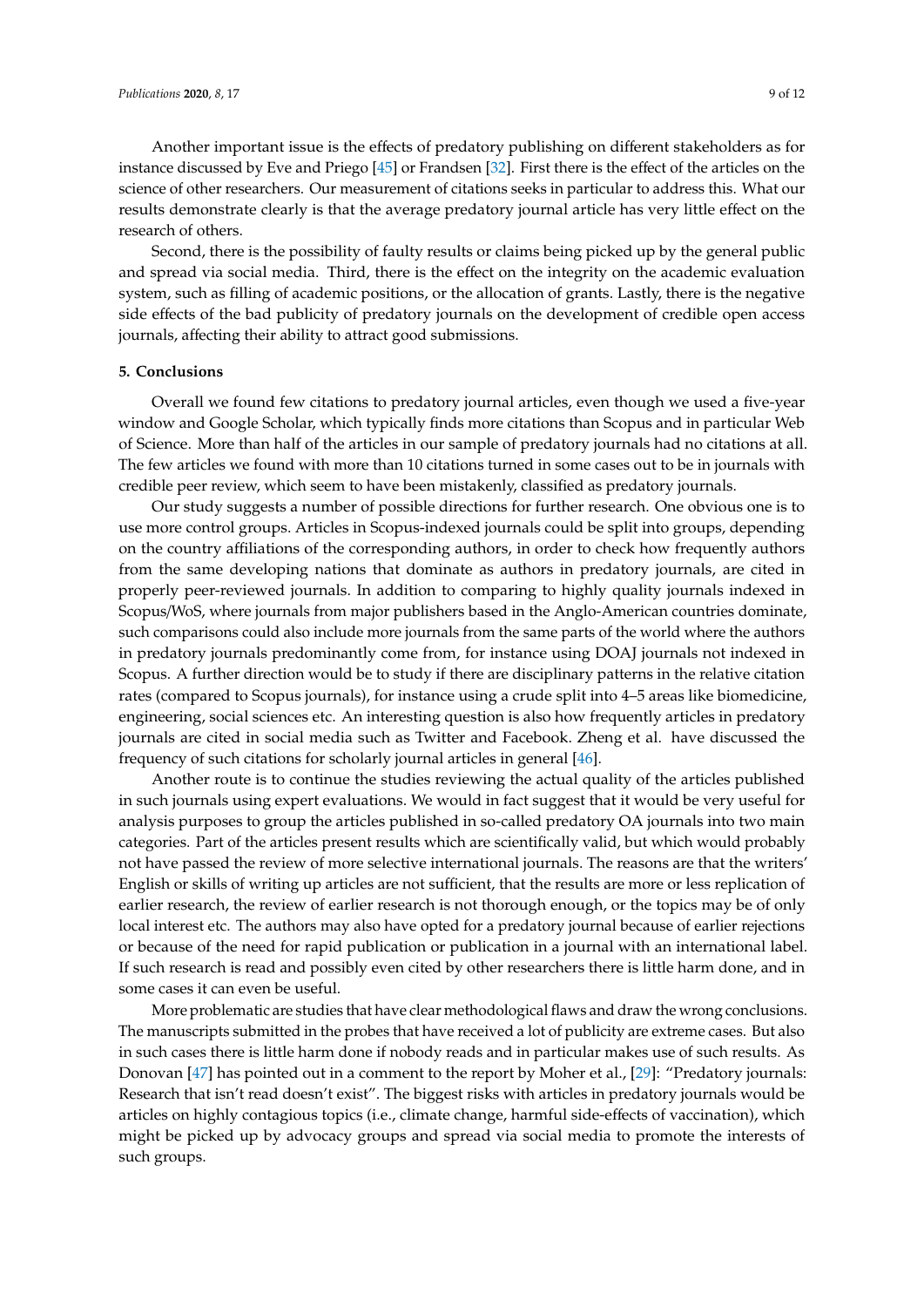A very negative aspect of predatory publishing is that it has cast a shadow on the development of more responsible Open Access Publishing and has possible slowed down its development. Many academic authors have unnecessarily equated open access and APCs with the lack of peer review and quality.

**Author Contributions:** The initial data collection for this study was carried out by S.K.-K. as part of her master's thesis in information science at the Tampere University. K.K. later expanded the work to include more data sets, as per the requirements of this study. J.T.H. was the thesis supervisor. B.-C.B. proposed the research topic and acquired the research material. All three participated in the planning of the study and in the writing of this article. All authors have read and agreed to the published version of the manuscript.

**Funding:** This research received no external funding.

**Acknowledgments:** We would like to thank Cabell's for providing us with the data which was essential for selecting the sample of predatory journals used in the study. This work also uses Scopus data provided by Elsevier through the ICSR Lab. The data about journals that have been OA journals from the start was obtained from Mikael Laakso.

**Conflicts of Interest:** The authors declare no conflict of interest.

## **References**

- <span id="page-9-0"></span>1. Vakil, C. Predatory journals—Authors and readers beware. *Can. Fam. Physician* **2019**, *65*, 92–94. [\[PubMed\]](http://www.ncbi.nlm.nih.gov/pubmed/30765346)
- <span id="page-9-1"></span>2. Hern, A.; Duncan, P. Predatory Publishers: The Journals That Churn Out Fake Science. The Guardian, 2018. Available online: https://www.theguardian.com/technology/2018/aug/10/[predatory-publishers-the-journals](https://www.theguardian.com/technology/2018/aug/10/predatory-publishers-the-journals-who-churn-out-fake-science)[who-churn-out-fake-science](https://www.theguardian.com/technology/2018/aug/10/predatory-publishers-the-journals-who-churn-out-fake-science) (accessed on 10 August 2018).
- <span id="page-9-2"></span>3. Eysenbach, G. Black Sheep among Open Access Journals and Publishers. Gunther Eysenbach Random Research Rants Blog, 2008. Available online: http://[www.webcitation.org](http://www.webcitation.org/5YIqkyRE4)/5YIqkyRE4 (accessed on 8 March 2008).
- <span id="page-9-3"></span>4. Beall, J. Predatory publishers are corrupting open access. *Nature* **2012**, *489*, 179. [\[CrossRef\]](http://dx.doi.org/10.1038/489179a)
- <span id="page-9-4"></span>5. Bohannon, J. Who's afraid of peer review? *Science* **2013**, *342*, 60–65. [\[CrossRef\]](http://dx.doi.org/10.1126/science.342.6154.60) [\[PubMed\]](http://www.ncbi.nlm.nih.gov/pubmed/24092725)
- <span id="page-9-5"></span>6. Jalalian, M. The story of fake impact factor companies and how we detected them. *Elec. Physician* **2015**, *7*, 1069–1072. [\[CrossRef\]](http://dx.doi.org/10.14661/2015.1069-1072)
- <span id="page-9-6"></span>7. Cress, P. Are predatory conferences the dark side of the open access movement? *Aesthet. Surg. J.* **2017**, *37*, 734–738. [\[CrossRef\]](http://dx.doi.org/10.1093/asj/sjw247) [\[PubMed\]](http://www.ncbi.nlm.nih.gov/pubmed/28158556)
- <span id="page-9-7"></span>8. Grolleau, G.; Lakhal, T.; Mzoughi, N. An introduction to the economics of fake degrees. *J. Econ. Issues* **2008**, *42*, 673–693. [\[CrossRef\]](http://dx.doi.org/10.1080/00213624.2008.11507173)
- <span id="page-9-8"></span>9. Björk, B.-C. Scholarly journal publishing in transition—from restricted to open access. *Electron. Mark* **2017**, *27*, 101–109. [\[CrossRef\]](http://dx.doi.org/10.1007/s12525-017-0249-2)
- <span id="page-9-9"></span>10. Jubb, M.; Plume, A.; Oeben, S.; Brammer, L.; Johnson, R.; Bütün, C.; Pinfield, S. Monitoring the Transition to Open Access—December 2017. Report, Universities UK. Available online: https://[www.universitiesuk.ac.](https://www.universitiesuk.ac.uk/policy-and-analysis/reports/Documents/2017/monitoring-transition-open-access-2017.pdf) uk/policy-and-analysis/reports/Documents/2017/[monitoring-transition-open-access-2017.pdf](https://www.universitiesuk.ac.uk/policy-and-analysis/reports/Documents/2017/monitoring-transition-open-access-2017.pdf) (accessed on 17 June 2018).
- <span id="page-9-10"></span>11. Piwowar, H.; Priem, J.; Larivière, V.; Alperin, J.P.; Matthias, L.; Norlander, B.; Farley, A.; West, J.; Haustein, S. The state of OA: A large-scale analysis of the prevalence and impact of open access articles. *PeerJ* **2018**, *6*, e4375. [\[CrossRef\]](http://dx.doi.org/10.7717/peerj.4375)
- <span id="page-9-11"></span>12. Beall, J. *Criteria for Determining Predatory Open-Access Publishers*, 2nd edition; Scholarly Open Access; 2012; Available online: http://[scholarlyoa.files.wordpress.com](http://scholarlyoa.files.wordpress.com/2012/11/criteria-2012-2.pdf)/2012/11/criteria-2012-2.pdf (accessed on 28 October 2019).
- <span id="page-9-12"></span>13. Bolshete, P. Analysis of thirteen predatory publishers: A trap for eager-to-publish researchers. *Curr. Med. Res. Opin.* **2018**, *34*, 157–162. [\[CrossRef\]](http://dx.doi.org/10.1080/03007995.2017.1358160)
- <span id="page-9-13"></span>14. Cobey, K.; Lalu, M.; Skidmore, B.; Ahmadzai, N.; Grudniewicz, A.; Moher, D. What is a predatory journal? A scoping review [version 2; referees: 3 approved]. *F1000 Res.* **2018**, *7*, 1001. [\[CrossRef\]](http://dx.doi.org/10.12688/f1000research.15256.1)
- <span id="page-9-14"></span>15. Strinzel, M.; Severin, A.; Milzow, K.; Egger, M. 'Blacklists' and 'whitelists' to tackle predatory publishing: A cross-sectional comparison and thematic analysis. *mBio* **2019**, *10*, e00411–e00419. [\[CrossRef\]](http://dx.doi.org/10.1128/mBio.00411-19)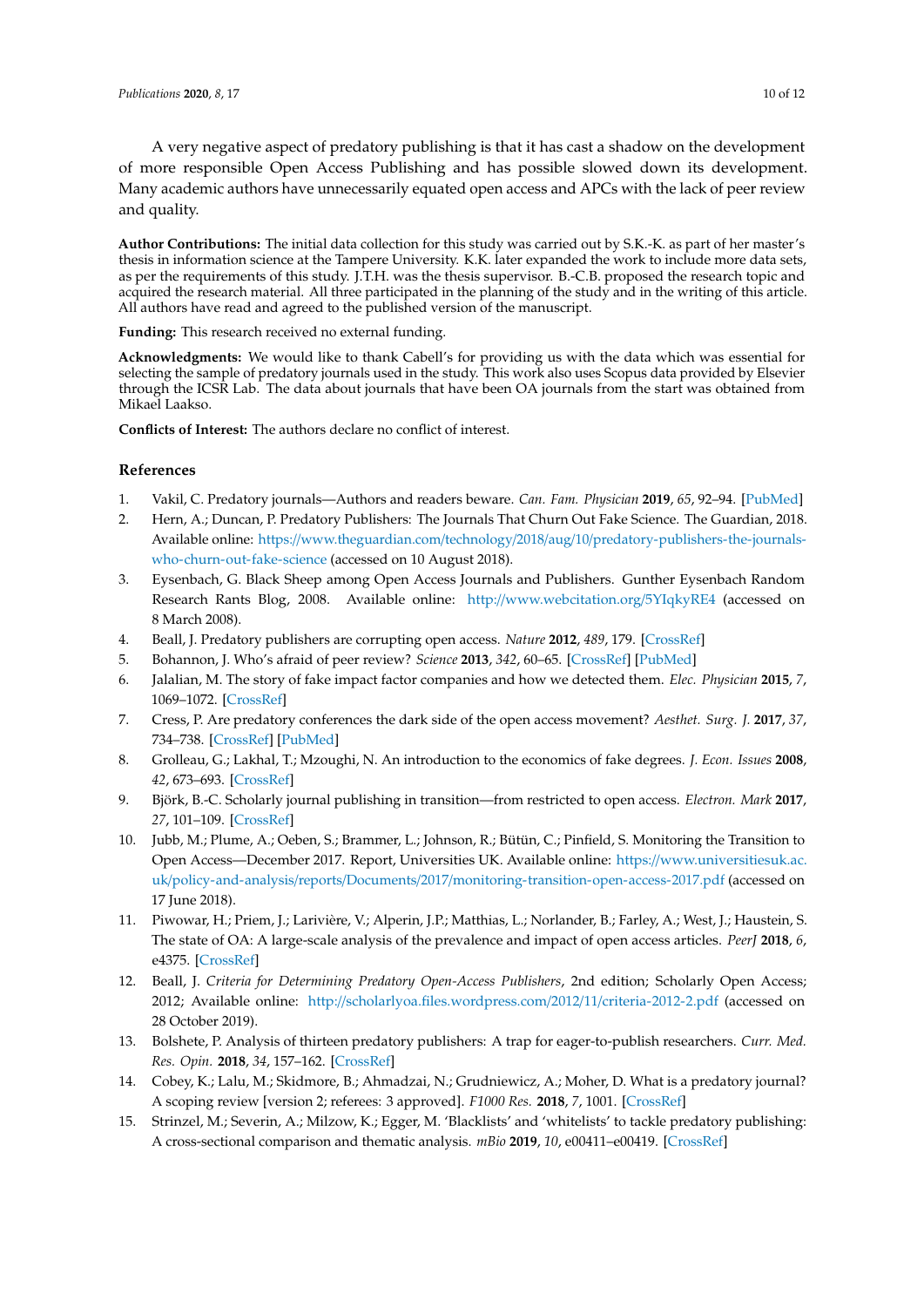- <span id="page-10-0"></span>16. Grudniewicz, A.; Moher, D.; Cobey, K.D.; Bryson, G.L.; Cukier, S.; Allen, K.; Ardern, C.; Balcom, L.; Barros, T.; Berger, M.; et al. Predatory journals: No definition, no defence. *Nature* **2019**, *576*, 210–212. [\[CrossRef\]](http://dx.doi.org/10.1038/d41586-019-03759-y) [\[PubMed\]](http://www.ncbi.nlm.nih.gov/pubmed/31827288)
- <span id="page-10-1"></span>17. Berger, M.; Ciraselle, J. Beyond Beall's list: Better understanding predatory publishers. *Coll. Res. Libr. News* **2015**, *76*, 132–135. [\[CrossRef\]](http://dx.doi.org/10.5860/crln.76.3.9277)
- 18. Da Silva, J.; Tsigaris, P. What value do journal whitelists and blacklists have in academia? *J. Acad. Lib.* **2018**, *44*, 781–792. [\[CrossRef\]](http://dx.doi.org/10.1016/j.acalib.2018.09.017)
- <span id="page-10-2"></span>19. Olivarez, J.; Bales, S.; Sare, L.; Van Duinkerken, W. Format aside: Applying Beall's criteria to assess the predatory nature of both oa and non-oa library and information science journals. *Coll. Res. Libr.* **2018**, *79*, 52–67. [\[CrossRef\]](http://dx.doi.org/10.5860/crl.79.1.52)
- <span id="page-10-3"></span>20. Strielkowski, W. Predatory publishing: What are the alternatives to Beall's list. *Am. J. Med.* **2018**, *131*, 333–334. [\[CrossRef\]](http://dx.doi.org/10.1016/j.amjmed.2017.10.054) [\[PubMed\]](http://www.ncbi.nlm.nih.gov/pubmed/29175236)
- <span id="page-10-4"></span>21. Baker, M. Open-access Index Delists Thousands of Journals. *Nature News*. 2016. Available online: [https:](https://www.nature.com/news/open-access-index-delists-thousands-of-journals-1.19871) //www.nature.com/news/[open-access-index-delists-thousands-of-journals-1.19871](https://www.nature.com/news/open-access-index-delists-thousands-of-journals-1.19871) (accessed on 9 May 2016).
- <span id="page-10-5"></span>22. Djuric, D. Penetrating the omerta of predatory publishing: The Romanian connection. *Sci. Eng. Ethics* **2015**, *21*, 183–202. [\[CrossRef\]](http://dx.doi.org/10.1007/s11948-014-9521-4)
- <span id="page-10-6"></span>23. Lukić, T.; Blešić, I.; Basarin, B.; Ivanović, B.; Milošević, D.; Sakulski, D. Predatory and fake scientific journals/publishers—a global outbreak with rising trend: A review. *Geogr. Pannonica* **2014**, *18*, 69–81. [\[CrossRef\]](http://dx.doi.org/10.5937/GeoPan1403069L)
- <span id="page-10-7"></span>24. Spears, T. Respectable Medical Journal Turns to Dark Side. Ottawa Citizen, 2014. 2014. Available online: http://ottawacitizen.com/technology/science/[respected-medical-journal-turns-to-dark-side](http://ottawacitizen.com/technology/science/respected-medical-journal-turns-to-dark-side) (accessed on 28 October 2019).
- <span id="page-10-8"></span>25. Shen, C.; Björk, B.-C. "Predatory" open access: A longitudinal study of article volumes and market characteristics. *BMC Med.* **2015**, *13*, 230. [\[CrossRef\]](http://dx.doi.org/10.1186/s12916-015-0469-2)
- <span id="page-10-9"></span>26. Kanto-Karvinen, S. Saalistajajulkaisijat—Uhka Tieteelle? [Predatory publishers—A threat to science?]. Master's Thesis, Tampere University, Tampere, Finland, 2019.
- <span id="page-10-10"></span>27. Xia, J.; Harmon, J.L.; Connolly, K.G.; Donnelly, R.M.; Anderson, M.R.; Howard, H.A. Who publishes in predatory journals. *J. Assoc. Inf. Sci. Tech.* **2015**, *66*, 1406–1417. [\[CrossRef\]](http://dx.doi.org/10.1002/asi.23265)
- <span id="page-10-11"></span>28. Bagues, M.; Sylos-Labini, M.; Zinovyeava, N. A walk on the wild side: 'Predatory' journals and information asymmetries in scientific evaluations. *Res. Policy* **2019**, *48*, 462–477. [\[CrossRef\]](http://dx.doi.org/10.1016/j.respol.2018.04.013)
- <span id="page-10-12"></span>29. Moher, D.; Shamseer, L.; Cobey, K.D.; Lalu, M.M.; Galipeau, J.; Avey, M.T.; Ahmadzai, N.; Alabousi, M.; Barbeau, P.; Beck, A.; et al. Stop this waste of people, animals and money. *Nat. News* **2017**, *549*, 23–25. [\[CrossRef\]](http://dx.doi.org/10.1038/549023a) [\[PubMed\]](http://www.ncbi.nlm.nih.gov/pubmed/28880300)
- <span id="page-10-13"></span>30. Macháˇcek, V.; Srholec, M. Predatory Journals in Scopus. Study 16/2016, IDEA Think Tank, Economic Institute of the Czech Academy of Sciences. 2016. Available online: https://idea-en.cerge-ei.cz/files/[IDEA\\_Study\\_2\\_2017\\_Predatory\\_journals\\_in\\_Scopus](https://idea-en.cerge-ei.cz/files/IDEA_Study_2_2017_Predatory_journals_in_Scopus/files/downloads/IDEA_Study_2_2017_Predatory_journals_in_Scopus.pdf)/files/downloads/ [IDEA\\_Study\\_2\\_2017\\_Predatory\\_journals\\_in\\_Scopus.pdf](https://idea-en.cerge-ei.cz/files/IDEA_Study_2_2017_Predatory_journals_in_Scopus/files/downloads/IDEA_Study_2_2017_Predatory_journals_in_Scopus.pdf) (accessed on 28 October 2019).
- <span id="page-10-14"></span>31. Demir, S. Scholarly databases under scrutiny. *J. Lib. Inf. Sci.* **2020**, *52*, 150–160. [\[CrossRef\]](http://dx.doi.org/10.1177/0961000618784159)
- <span id="page-10-15"></span>32. Frandsen, T. Why do researchers decide to publish in questionable journals? A review of the literature. *Learn Pub.* **2019**, *32*, 57–62. [\[CrossRef\]](http://dx.doi.org/10.1002/leap.1214)
- <span id="page-10-16"></span>33. Omobowale, A.O.; Akanle, O.; Adeniran, A.I.; Adegboyega, K. Peripheral scholarship and the context of foreign paid publishing in Nigeria. *Curr. Sociol.* **2014**, *62*, 666–684. [\[CrossRef\]](http://dx.doi.org/10.1177/0011392113508127)
- <span id="page-10-17"></span>34. Shehata, A.; Elgllab, M. Where Arab social science and humanities scholars choose to publish: Falling in the predatory journals trap. *Learn Pub.* **2018**, *31*, 222–229. [\[CrossRef\]](http://dx.doi.org/10.1002/leap.1167)
- <span id="page-10-18"></span>35. Davis, P. Open Access Publisher Accepts Nonsense Manuscript for Dollars. Scholarly Kitchen blog, 2009. Available online: http://[scholarlykitchen.sspnet.org](http://scholarlykitchen.sspnet.org/2009/06/10/nonsense-for-dollars)/2009/06/10/nonsense-for-dollars (accessed on 10 June 2019).
- <span id="page-10-19"></span>36. Oermann, M.H.; Nicoll, L.H.; Chinn, P.L.; Ashton, K.S.; Conklin, J.L.; Edie, A.H.; Amarasekara, S.; Williams, B.L. Quality of articles published in predatory nursing journals. *Nurs. Outlook* **2018**, *66*, 4–10. [\[CrossRef\]](http://dx.doi.org/10.1016/j.outlook.2017.05.005)
- <span id="page-10-20"></span>37. McCutcheon, L.; Aruguete, M.; McKelvie, S.; Jenkins, W.; Williams, J.L.; McCarley, N.; Rivardo, M.; Shaughnessy, M.F. How questionable are predatory social science journals? *N. Am. J. Psy.* **2016**, *18*, 427–440.